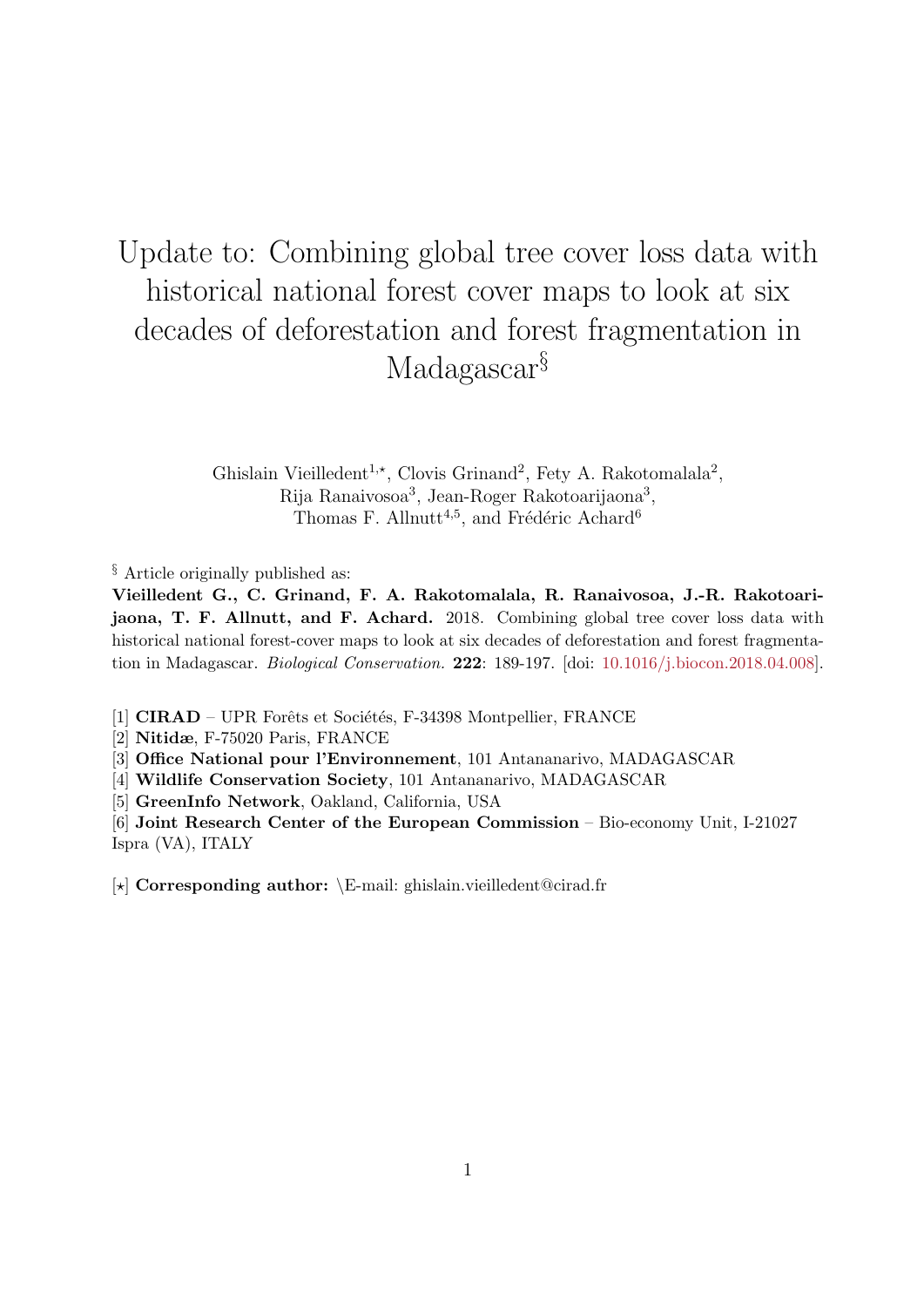#### 1 Summary

In a recent paper [\(Vieilledent](#page-2-0) *et al.*, [2018\)](#page-2-0), we have published estimates of deforestation and forest fragmentation in Madagascar for the period 1953-2014. We had used a method combining historical forest cover maps (1953-2000) with annual tree cover loss data (2000- 2014) to derive new forest cover maps for the period 2000-2014. We had shown that deforestation rate had increased since 2005 to reach about 100,000 ha/yr  $(1\%/\text{yr})$  for the period 2010-2014 and that remaining forest was highly fragmented, 46% of the remaining forest in 2014 (covering 8.9 Mha) being at less than 100 m from forest edge or a forest clearing.

In this follow-up study, we have used version 1.5 of the Global Forest Change data [\(Hansen](#page-2-1) et al., [2013\)](#page-2-1), providing updated tree cover loss data for the period 2014-2017 (<http://earthenginepartners.appspot.com/science-2013-global-forest>), to provide updated estimates of deforestation and forest fragmentation in Madagascar on the periods 2010-2015 and 2015-2017. To do so, we used the exact same methodology as the one described in [Vieilledent](#page-2-0) et al. [\(2018\)](#page-2-0).

We provide new forest cover and forest fragmentation maps for Madagascar for the years 2015 and 2017 (Fig. [1\)](#page-5-0). We estimate that tropical forests cover 8.4 Mha in 2017 in Madagascar. We show that the deforestation trend observed on the period 2005-2014 in [Vieilledent](#page-2-0) et al. [\(2018\)](#page-2-0) has been accelerating on the period 2015-2017. During these two years, 324,000 hectares have been deforested at the national scale in Madagascar (Tab. [1\)](#page-3-0). This corresponds to a 56% increase in the annual deforestation rate compared to the period 2010-2015 (Tab. [1\)](#page-3-0). Associated to deforestation, remaining forest keeps on being highly fragmented (Tab. [2\)](#page-4-0). At the end of the year 2017, almost half  $(49\%)$  of the forest in Madagascar was located at a distance lower than 100 m from forest edge or a forest clearing (Fig. [2\)](#page-6-0).

Some limitations about using version 1.5 of the tree cover loss data to analyze the deforestation trend on the full period 2000-2017 are discussed on the Global Forest Change website. Only the satellite data from 2011 onward have been reprocessed in this new version, so that comparing deforestation on the period 2000-2012 with deforestation on the period 2011-2017 should be performed with caution. In our case, we can confidently compare deforestation on the period 2010-2015 with deforestation on the period 2015-2017.

Increase in the deforestation rates in Madagascar is most likely associated to demographic growth and poor environmental law enforcement. These news results are alarming. If nothing is done to rapidly curb deforestation in the country, Madagascar risks loosing almost all its tropical forest and associated biodiversity in the next 50 years.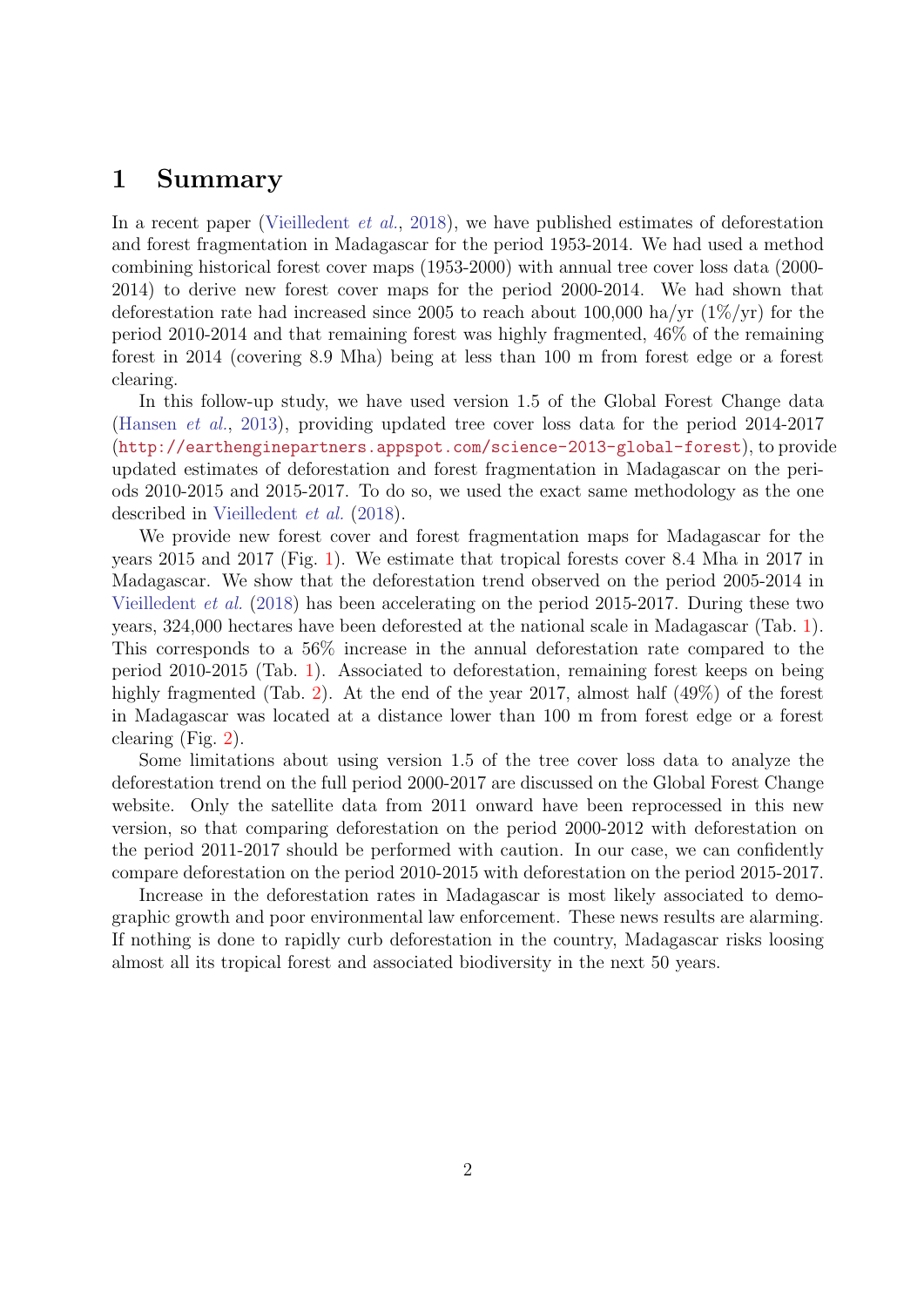### 2 Data accessibility

Results of this study are entirely reproducible. Data and code used in the analysis have been archived on the CIRAD Dataverse repository:

- Input data: <http://dx.doi.org/10.18167/DVN1/2FP7LR>
- Code: <http://dx.doi.org/10.18167/DVN1/275TDF>
- Output data: <http://dx.doi.org/10.18167/DVN1/AUBRRC>

### 3 References

- <span id="page-2-1"></span>Hansen, M.C., Potapov, P.V., Moore, R., Hancher, M., Turubanova, S.A., Tyukavina, A., Thau, D., Stehman, S.V., Goetz, S.J., Loveland, T.R., Kommareddy, A., Egorov, A., Chini, L., Justice, C.O. & Townshend, J.R.G. (2013) High-Resolution Global Maps of 21st-Century Forest Cover Change. Science 342, 850–853.
- <span id="page-2-2"></span>Pekel, J.F., Cottam, A., Gorelick, N. & Belward, A.S. (2016) High-resolution mapping of global surface water and its long-term changes. Nature 540, 418–422.
- <span id="page-2-0"></span>Vieilledent, G., Grinand, C., Rakotomalala, F.A., Ranaivosoa, R., Rakotoarijaona, J.R., Allnutt, T.F. & Achard, F. (2018) Combining global tree cover loss data with historical national forest cover maps to look at six decades of deforestation and forest fragmentation in madagascar. Biological Conservation 222, 189 – 197.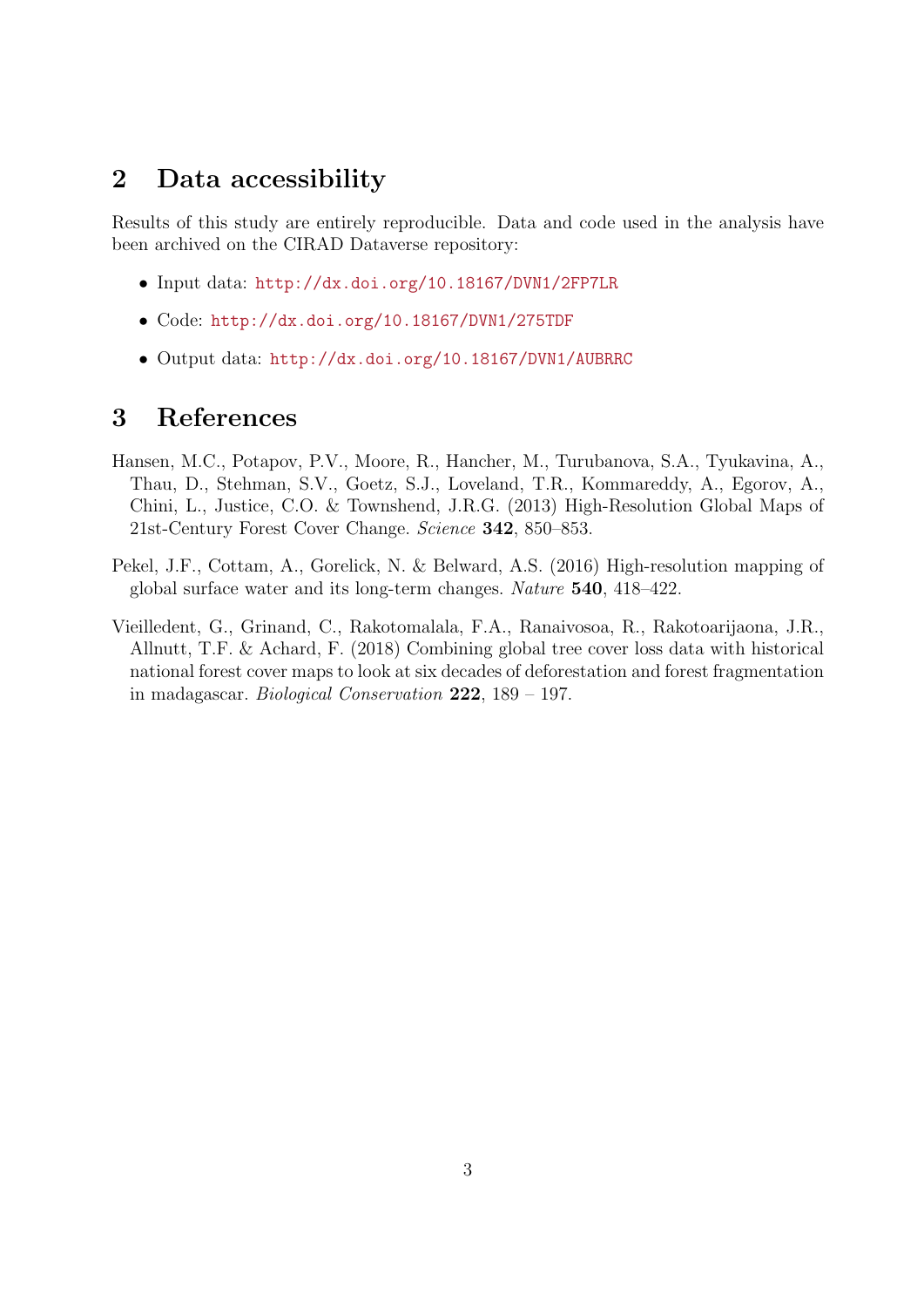### 4 Tables

<span id="page-3-0"></span>Table 1: Change in natural forest cover and deforestation rates from 1953 to 2017 in Madagascar. Areas are provided in thousands of hectares (Kha). Forest map for the year 1973 has 3.3 Mha of unclassified areas due to the presence of clouds on satellite images. As a consequence, partial deforestation rates for the periods 1953-1973 and 1973- 1990 are computed based on the available forest extent. The last two columns indicate the annual deforested areas and annual deforestation rates on the previous time-period (e.g. 1953-1973 for year 1973, 1973-1990 for year 1990, etc.).

| Year | Forest (Kha) |                  | Unmap (Kha) Annual defor. (Kha/yr) | Rate $(\%/yr)$ |
|------|--------------|------------------|------------------------------------|----------------|
| 1953 | 15,968       | $\left( \right)$ |                                    |                |
| 1973 | 14,241       | 3,317            | 86                                 | 0.6            |
| 1990 | 10,762       | $\theta$         | 205                                | 1.6            |
| 2000 | 9,879        | $\theta$         | 88                                 | 0.8            |
| 2005 | 9,673        | $\Omega$         | 41                                 | 0.4            |
| 2010 | 9,320        | $\theta$         | 71                                 | 0.7            |
| 2015 | 8,770        | $\theta$         | 110                                | 1.2            |
| 2017 | 8,446        | 0                | 162                                | 1.9            |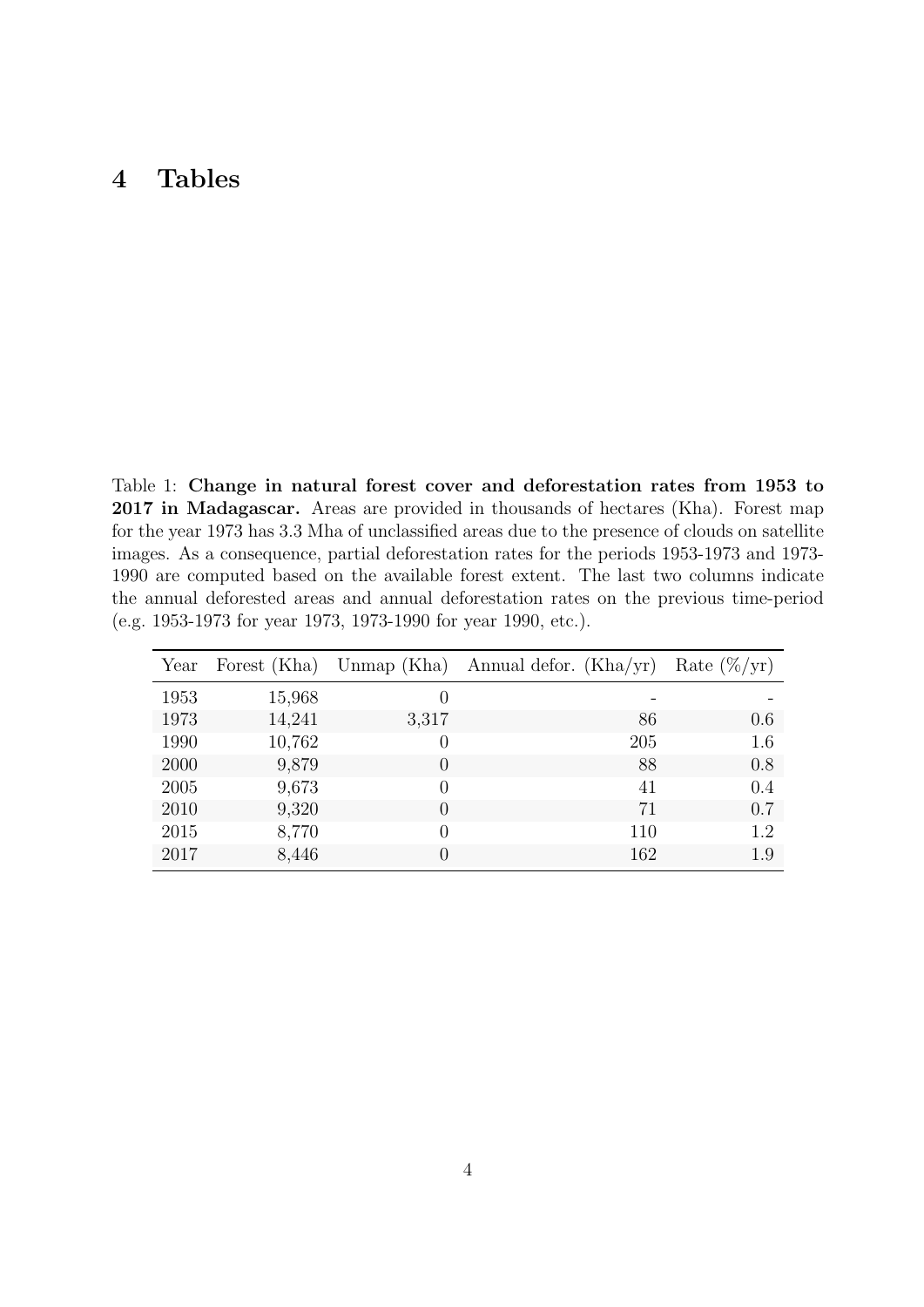<span id="page-4-0"></span>Table 2: Change in forest fragmentation from 1953 to 2017 in Madagascar. Five forest fragmentation classes, based on the percentage of forest in the neighborhood, are defined: 0-20% (highly fragmented), 21-40%, 41-60%, 61-80% and 81-100% (lowly fragmented). The percentage of forest falling in each forest fragmentation class is reported for each year. Forest areas are provided in thousands of hectares (Kha).

| Year | Forest (Kha) | $0 - 20$         | 21-40 | $41 - 60$ | 61-80 | 81-100 |
|------|--------------|------------------|-------|-----------|-------|--------|
| 1953 | 15,968       | $\left( \right)$ |       | 8         | 12    | 78     |
| 1973 | 14,242       | 6                | 9     | 12        | 16    | 57     |
| 1990 | 10,762       |                  | 10    | 13        | 17    | 53     |
| 2000 | 9,879        |                  | 11    | 14        | 17    | 51     |
| 2005 | 9,673        | 8                | 11    | 14        | 18    | 49     |
| 2010 | 9,320        | 8                | 12    | 15        | 18    | 47     |
| 2015 | 8,770        | 9                | 14    | 16        | 19    | 43     |
| 2017 | 8,446        | 10               | 14    | 16        | 18    | 41     |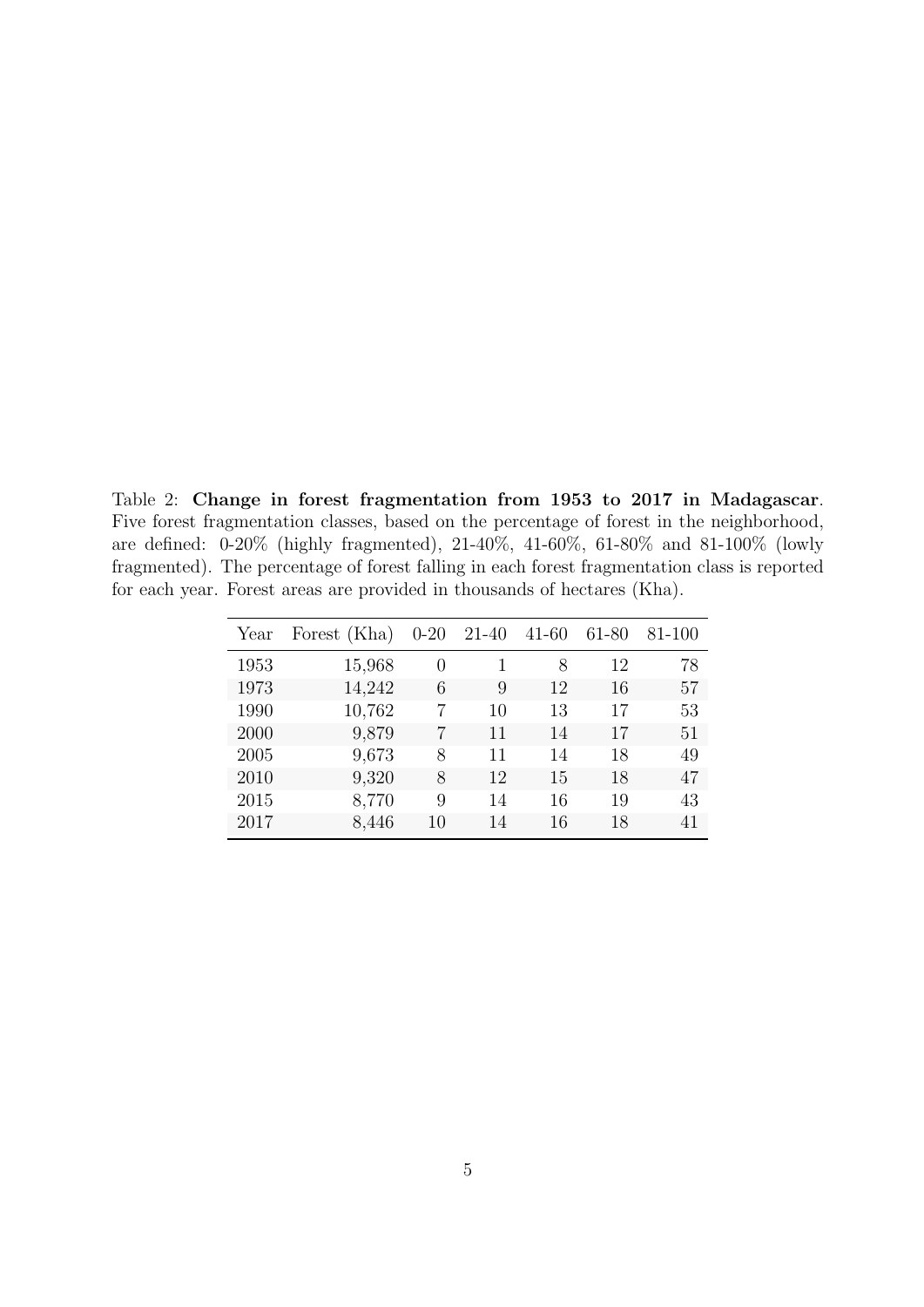## 5 Figures



<span id="page-5-0"></span>Figure 1: Forest cover change on six decades from 1953 to 2017 in Madagascar. forest cover changes from 1973 to 2017 are shown in the main figure, and forest cover in 1953 is shown in the bottom-right inset. Two zooms in the western dry (left part) and eastern moist (right part) ecoregions present more detailed views of (from top to bottom): forest cover in 1953, forest cover change from 1973 to 2017, forest fragmentation in 2017 and distance to forest edge in 2017. Data on water bodies (blue) and water seasonality (light blue for seasonal water to dark blue for permanent water) has been extracted from [Pekel](#page-2-2) et al. [\(2016\)](#page-2-2).